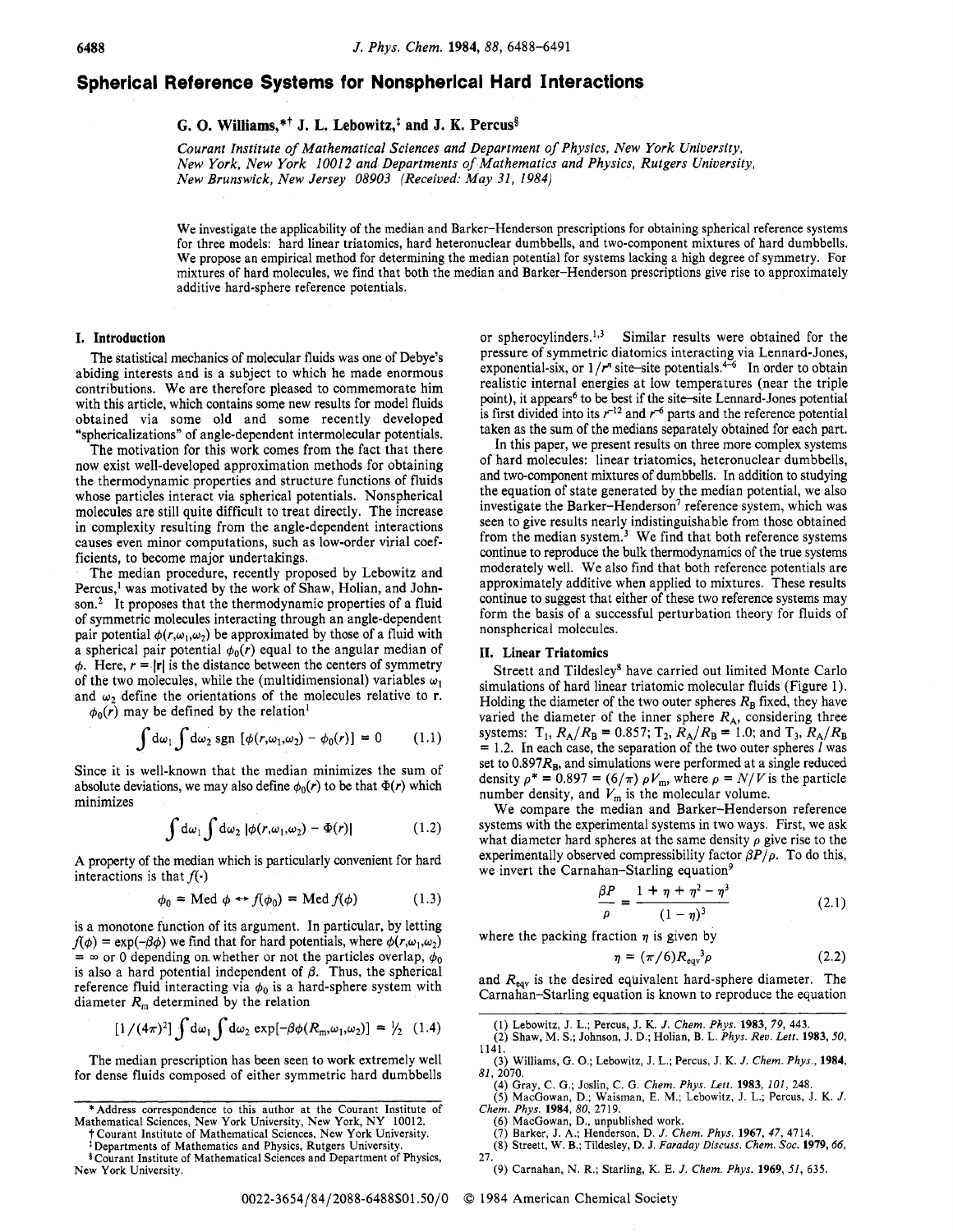

**Figure 1.** Geometry of the hard linear triatomics studied by Streett and Tildesley.<sup>8</sup> They simulated three models:  $T_1$ ,  $R_A/R_B = 0.857$ ;  $T_2$ ,  $R_A/R_B = 1$ ; and  $T_3$ ,  $R_A/R_B = 1.2$ . In each case,  $l = 0.897R_B$ .



**Figure 2.** Geometry of the hard heteronuclear dumbbells studied by Jolly, Freasier, and Bearman." See Table **I11** for a summary of the systems studied.

**TABLE I: Equivalent Hard-Sphere Diameters for Hard Linear Triatomics** 

| molecule | a<br>$R_{\text{cav}}$ | D<br>n<br>١m | $R_{BH}^{c}$ |  |
|----------|-----------------------|--------------|--------------|--|
|          | 1.325                 | 1.323        | 1.331        |  |
| $-2$     | 1.337                 | 1.345        | 1.349        |  |
| –<br>- 1 | .409                  | . .396       | 408          |  |

<sup>*a*</sup>R<sub>eqv</sub> is obtained by applying the inverse Carnahan-Starling equation to Monte Carlo data.<sup>8</sup> <sup>*b*</sup>R<sub>m</sub> is the median diameter. *<sup><i>c*</sup>R<sub>BH</sub> is the Barker-Henderson diameter.

**TABLE 11: Compressibility Factors for Hard Linear Triatomics at a Reduced Density**  $\rho^* = (6/\pi)\rho V_m = 0.897^a$ 

|          |       | $\beta P/$<br>o |       |
|----------|-------|-----------------|-------|
| molecule | МC    | m               | BН    |
|          | 14.84 | 14.55           | 15.54 |
| - 2      | 12.84 | 13.61           | 14.04 |
| 11       | 12.88 | 11.79           | 12.83 |

<sup>a</sup>MC denotes Monte Carlo data,<sup>8</sup> and m and BH, respectively, denote values obtained by applying the Carnahan-Starling equation for hard spheres of diameters  $R_m$  and  $R_{BH}$ .

of state for a hard-sphere system to a very high degree of accuracy for  $\eta \lesssim 0.5$ .<sup>10</sup>

The resulting density-dependent  $R_{\text{eav}}$  may then be compared to the density-independent median and Barker-Henderson diameters  $R_m$  and  $R_{BH}$ . For hard molecules,  $R_m$  is that distance at which exactly half of the possible orientations of two molecules result in overlap and half do not, and  $R_{BH}$  is the average distance of closest approach and is not expected to deviate markedly from *R,.3* These results are presented in Table I.

The second way of comparing these two reference potentials with experimental data is to directly compute the equation of state, applying the Carnahan-Starling equation to spheres of diameter  $R_{\rm m}$  and  $R_{\rm BH}$  at the same density  $\rho$  as the simulated systems. This comparison is less meaningful here since data are available at only a single density, although we note that this is a moderately high density, and so provides a not unrealistic test of the applicability of both the median and Barker-Henderson reference potentials, which are seen in Table II to give compressibility factors that agree with experimental data to within 10%.

#### **111. Heteronuclear Dumbbells**

Jolly, Freasier, and Bearman<sup>11</sup> have performed Monte Carlo simulations of five separate hard heteronuclear dumbbells (Figure **2).** The geometries of these five systems are summarized in Table 111. The diameter of the smaller sphere was held fixed, and simulations were carried out at two densities for each system,

**TABLE 111: Geometries of the Five Heteronuclear Dumbbells"** 

| __                      |                       |             |  |
|-------------------------|-----------------------|-------------|--|
| molecule                | $R_{\rm B}/R_{\rm A}$ | $R_{\rm A}$ |  |
| $\rm H_{i}$             | 1.5                   | 0.75        |  |
| H <sub>2</sub>          | 1.5                   | 0.5         |  |
|                         | 1.5                   | 1.0         |  |
|                         | 1.8                   | 0.9         |  |
| $H_3$<br>$H_4$<br>$H_5$ | 1.2                   | 0.6         |  |
|                         |                       |             |  |

See ref 11. See Figure 2 for definitions of *RA, RB,* and *1.* 

TABLE IV: Compressibility Factors for Heteronuclear Dumbbells<sup>a</sup>

|                |                           |      | $\beta P/\rho$ |      |  |
|----------------|---------------------------|------|----------------|------|--|
| molecule       | $\rho R_{\text{ehs}}{}^3$ | МC   | m              | BН   |  |
| $\mathbf{H}_1$ | 0.4                       | 2.75 | 2.66           | 2.68 |  |
|                | 0.7                       | 6.45 | 6.38           | 6.48 |  |
| H <sub>2</sub> | 0.4                       | 2.66 | 2.56           | 2.57 |  |
|                | 0.7                       | 6.04 | 5.92           | 5.95 |  |
| н,             | 0.4                       | 2.93 | 2.81           | 2.85 |  |
|                | 0.7                       | 7.13 | 7.15           | 7.38 |  |
| $\rm{H}_{4}$   | 0.4                       | 2.68 | 2.64           | 2.66 |  |
|                | 0.7                       | 6.34 | 6.29           | 6.39 |  |
| $H_5$          | 0.4                       | 2.78 | 2.67           | 2.68 |  |
|                | 0.7                       | 6.51 | 6.43           | 6.49 |  |

<sup>a</sup>MC denotes Monte Carlo data,<sup>11</sup> and m and BH, respectively, denote values obtained by applying the Carnahan-Starling equation for hard spheres of diameters  $R_m(\lambda_{\text{max}_m})$  and  $R_{BH}(\lambda_{\text{max}_{BH}})$ .



**Figure 3.** Median diameter  $R_m(\lambda)$  (solid curve) and Barker-Henderson diameter  $R_{BH}(\lambda)$  (dashed curve) as a function of the location of the fixed point for molecule H<sub>3</sub> ( $R_B/R_A = 1.5$ ,  $l/R_A = 1.0$ ). The plus signs indicate  $R_{\text{eqv}}(\rho)$ .



**Figure 4.** Median diameter  $R_m(\lambda)$  (solid curve) and Barker-Henderson diameter  $R_{BH}(\lambda)$  (dashed curve) as a function of the location of the fixed point for a symmetric dumbbell of length  $I/R = 0.6$ . The plus signs indicate  $R_{\text{eqv}}(\rho)$ .

 $pR_{\text{ehs}}^3$  = 0.4 and 0.7, where  $R_{\text{ehs}}$  is the diameter of that hard sphere whose volume is the same as that of the molecule under study.

The computations of  $R_m$  and  $R_{BH}$  both involve integrations over the internal angular degrees of freedom of two molecules. For objects which possess a high degree of symmetry, such as symmetric dumbbells, spherocylinders, and symmetric linear triatomics, it is natural to perform the indicated rotations about the center of volume of the given molecule. For less symmetric objects, this choice may not be the most natural. For example, one may choose the **fixed** point in each molecule which will form the center of the equivalent hard sphere to lie anywhere along the line segment joining the centers of the two spheres which make up the heteronuclear dumbbells we consider here.

If we parameterize the location of this fixed point by  $\lambda$ , so that for  $\lambda = 0$  it is positioned on the center of the smaller of the two spheres and for  $\lambda = 1$  it is positioned on the center of the larger one, we may then compute both  $R_m(\lambda)$  and  $R_{BH}(\lambda)$ . Results for molecule H<sub>3</sub> ( $R_B/R_A = 1.5$ ,  $l/R_A = 1.0$ ) are shown in Figure 3.

<sup>(10)</sup> Erpenbeck, J. J.; **Wood,** W. W. *J. Stat. Phys.,* in press.

<sup>(1 1)</sup> Jolly, D.; Freasier, B. C.; Bearman, R. J. *Chem. Phys.* Lett. **1977,** *46, 15.*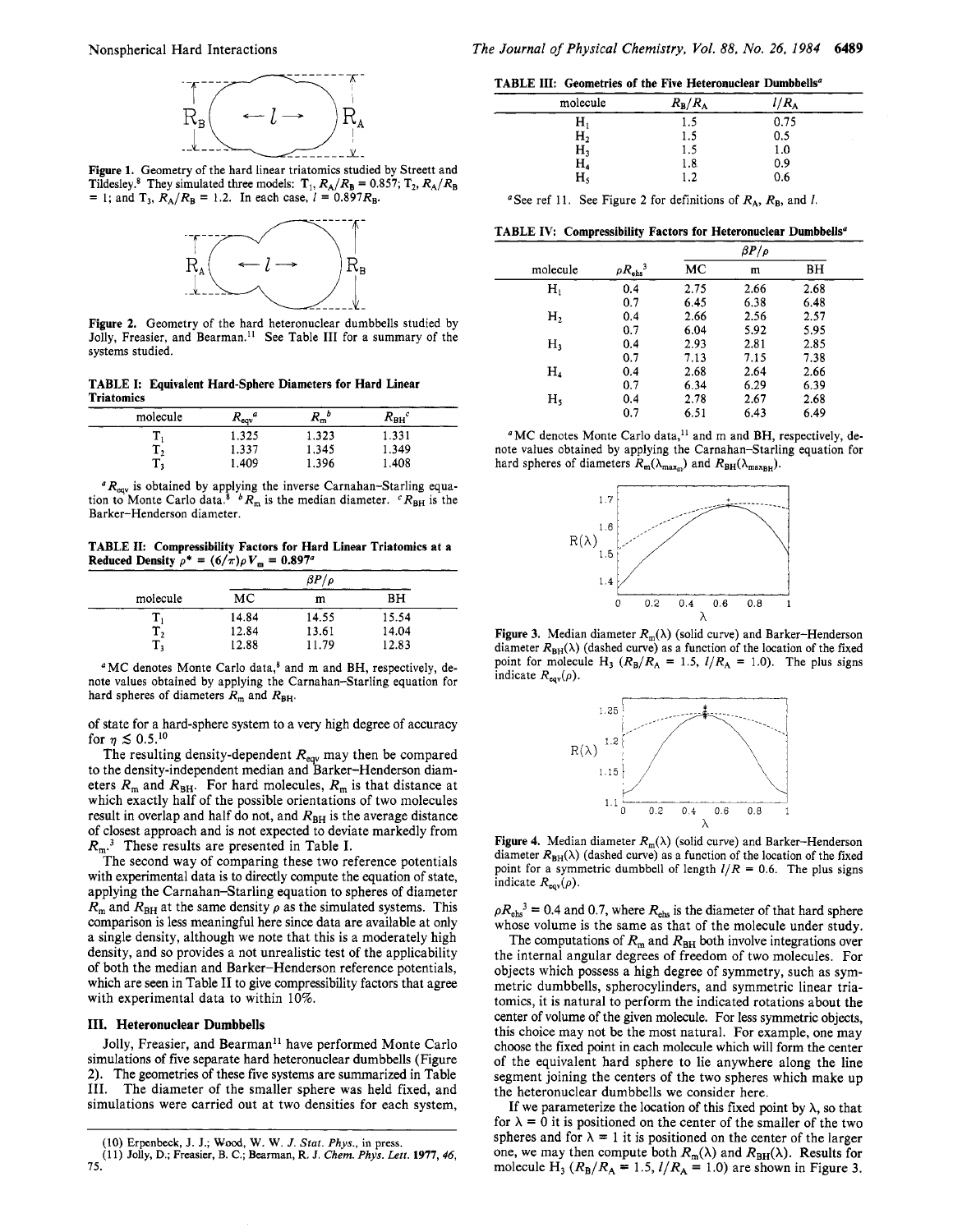**TABLE V:** Median and Barker-Henderson Diameters for Like  $(R^{AA}$  and  $R^{BB}$ ) and Unlike  $(R^{AB})$  Species, together with  $R^+ = (R^{AA} + R^{BB})/2^a$ 

|        |                   |                       |                     |                      |                        |                 |             | -           |                       | $\cdots$              |  |
|--------|-------------------|-----------------------|---------------------|----------------------|------------------------|-----------------|-------------|-------------|-----------------------|-----------------------|--|
|        | $(l_{A}*,l_{B}*)$ | $R_{\rm B}/R_{\rm A}$ | $R_{m}^{\text{AA}}$ | $R_{\rm m}^{\rm BB}$ | $R_{\rm m}{}^{\rm AB}$ | ${R_{\rm m}}^+$ | $R_{BH}$ AA | $R_{BH}$ BB | $R_{\rm BH}^{\rm AB}$ | $R_{BH}$ <sup>+</sup> |  |
|        | (0.4, 0.2)        |                       | 1.175               | 1.093                | 1.133                  | 1.134           | 1.175       | 1.094       | 1.134                 | 1.135                 |  |
|        | (0.6, 0.2)        |                       | 1.244               | 1.093                | 1.164                  | 1.169           | 1.246       | 1.094       | 1.168                 | 1.170                 |  |
|        | (0.6, 0.0)        |                       | 1.244               |                      | 1.116                  | 1.122           | 1.246       |             | 1.119                 | 1.123                 |  |
|        | (1.0, 0.0)        |                       | 1.345               |                      | 1.151                  | 1.173           | 1.352       |             | 1.162                 | 1.176                 |  |
|        | (0.6, 0.3)        |                       | 1.244               | 1.135                | 1.186                  | 1.190           | 1.246       | 1.136       | 1.190                 | 1.191                 |  |
|        | (1.0, 0.6)        |                       | 1.345               | 1.244                | 1.288                  | 1.294           | 1.352       | 1.246       | 1.299                 | 1.299                 |  |
|        | (0.6, 0.0)        | 1.215                 | 1.244               | 1.215                | 1.227                  | 1.229           | 1.246       | 1.215       | 1.230                 | 1.231                 |  |
|        | (1.0, 0.0)        | 1.260                 | 1.345               | 1.260                | 1.294                  | 1.303           | 1.352       | 1.260       | 1.303                 | 1.306                 |  |
|        | (0.6, 0.3)        | 1.076                 | 1.244               | 1.213                | 1.226                  | 1.228           | 1 2 4 6     | 1.213       | 1.229                 | 1.230                 |  |
|        | (1.0, 0.6)        | 1.037                 | 1.345               | 1.287                | 1.308                  | 1.314           | 1.352       | 1.285       | 1.319                 | 1.319                 |  |
|        | (0.6, 0.0)        | 1.061                 | 1.244               | 1.061                | 1.147                  | 1.152           | 1.246       | 1.061       | 1.151                 | 1.154                 |  |
| $\sim$ | (1.0, 0.0)        | 1.101                 | 1.345               | 1.101                | 1.207                  | 1.223           | 1.352       | 1.101       | 1.217                 | 1.227                 |  |
|        | $(0.6, 0.3)^*$    | 0.928                 | 1.244               | 1.062                | 1.149                  | 1.153           | 1.246       | 1.063       | 1.153                 | 1.155                 |  |
|        | (1.0, 0.6)        | 0.906                 | 1.345               | 1.144                | 1.235                  | 1.244           | 1.352       | 1.147       | 1.247                 | 1.250                 |  |

<sup>a</sup> All values in units of  $R_A$ . If additivity were strictly obeyed, then one would expect  $R^{AB} = R^+$ .  $R_B/R_A$  is the ratio of component sphere diameters for the two species, and  $I^* = I/R$ . The first grouping is the models studied by Aviram and Tildesley,<sup>13</sup> while the remaining three are those studied by Wojcik and Gubbins.<sup>14</sup> The second of these latter three corresponds to  $V_A = V_B$ , while the third corresponds to  $V_A = \frac{2}{3}V_B$ . For the pair marked by the asterisk,  $V_A \simeq 0.64V_B$ .

Superimposed on these curves are the experimental values of  $R_{\text{eqv}}(\rho)$ , which are seen to approximate the maximum values for  $R_{m}(\lambda)$  and  $R_{BH}(\lambda)$ , which themselves roughly correspond.

For comparison, in Figure **4** we present similar results for symmetric dumbbells with sphere separation  $l = 0.6R$ , where R  $= R_A = R_B$ . Data, taken from an extensive survey by Tildesley and Streett,<sup>12</sup> are available for a wide range of densities and are found to bracket the maxima of  $R_m(\lambda)$  and  $R_{BH}(\lambda)$  with relatively small dispersion. As expected, these maxima are located at  $\lambda$  =  $^{1}/_{2}$ .

It appears, then, that the appropriate choice for the location of the fixed point is at that value of  $\lambda$  which maximizes  $R_m(\lambda)$ or  $R_{BH}(\lambda)$ . In an effort to formalize this observation, one may instead seek that value of  $\lambda$  which minimizes the integral of the absolute value of the deviation of the median reference potential from the true potential.

Following the discussion centering around 1.3, we seek that value of  $\lambda$  which minimizes

$$
S_{\mu}(\lambda) = \int |\exp[-\beta \phi_{\lambda}(r, \omega_1, \omega_2)] - \exp[-\beta \phi_{0_{\lambda}}(r)]| d\omega_1 d\omega_2 d\mu
$$
\n(3.1)

where  $\phi_{\lambda}(r,\omega_1,\omega_2)$  is the true intermolecular potential at internal angular configurations  $\omega_1$  and  $\omega_2$ ,  $\phi_{0_\lambda}(r)$  is the median reference potential, and  $r$  is the distance of separation of the fixed points of the two molecules.  $d\mu$  is the measure for the r-space integration, and its choice is again not obvious. Two reasonable candidates are  $d\mu = dr$  and  $d\mu = r^2 dr$ , for which we shall denote the left-hand side of eq 3.1 by  $S_0$  and  $S_2$ , respectively.

In Figure 5 we show  $S_0(\lambda)$  and  $S_2(\lambda)$  for molecule H<sub>3</sub>. The arrow indicates that value  $\lambda_{\max_{m}}$  for which  $R_{m}(\lambda)$  is a maximum. The minima of  $S_0(\lambda)$  and  $S_2(\lambda)$  are seen to be broad and to correspond roughly to  $\lambda$ 

In Table **IV** are given the compressibility factors obtained by applying the Carnahan-Starling equation to hard spheres of diameter  $R_m(\lambda_{\text{max}_m})$  and  $R_{BH}(\lambda_{\text{max}_{BH}})$  together with the Monte Carlo data for each of the systems considered. Agreement is in all cases within 5%, although we note that these systems are at relatively low pressures.

#### **IV. Mixtures**

Multicomponent mixtures offer an important test of any reference potential, and to that end we investigate here the effectiveness of the median and Barker-Henderson prescriptions at reproducing the equation of state for dumbbell-dumbbell and sphere-dumbbell two-component mixtures. Such systems have been investigated by Aviram and Tildesley<sup>13</sup> and, more recently, by Wojcik and Gubbins.<sup>14</sup> These studies treated two species, A



**Figure 5.** Functions  $S_0(\lambda)$  (solid curve) and  $S_2(\lambda)$  (dashed curve) for molecule **H**<sub>3</sub>. The arrow indicates the location of the maximum of  $R_m(\lambda)$ .

and B, of symmetric dumbbells characterized by component sphere diameters  $R_A$  and  $R_B$  and sphere separations  $I_A = I_A * R_A$  and  $I_B$  $= l_B^* R_B$ , respectively.

Aviram and Tildesley investigated two equimolar mixtures, with  $(l_A^*, l_B^*)$  of (0.4,0.2) and (0.6,0.2), both with  $R_A = R_B$ . Wojcik and Gubbins investigated three classes of systems, one for which  $R_A = R_B$ , one for which  $V_A = V_B$  ( $V_A$  is the volume of molecular species A), and one for which  $V_A = \frac{2}{3}V_B$ . Each of these systems was studied for  $(l_A^*, l_B^*)$  of  $(0.6, 0.0), (1.0, 0.0), (0.6, 0.3),$  and  $(1.0,0.6)$ . (A dumbbell with  $l^* = 0.0$  is a sphere.)

We begin by asking to what extent the median and Barker-Henderson prescriptions obey additivity. That is, how accurately can one represent a mixture of nonspherical molecules by a mixture of hard spheres corresponding to the respective pure fluids? We compute the median diameters for the pure fluids of each species,  $R_{\rm m}^{\rm A\overline{A}}$  and  $R_{\rm m}^{\rm BB}$ , and additionally compute the median diameter for the interaction of two unlike species,  $R_m^{AB}$ . In Table V are presented the results of these computations, together with values for  $R_m^+ = (R_m^{\text{AA}} + R_m^{\text{BB}})/2$ . In each case, additivity is obeyed within 1.5%, with  $R_m^+$  always greater than  $R_m^{\text{AB}}$ .

One may also perform the same computations for the corresponding Barker-Henderson diameters; these data are also given in Table **V.** In each case, results similar to those obtained by the median prescription are obtained, with additivity even more closely obeyed.

In view of the nearly additive behavior of both the median and Barker-Henderson diameters, we have applied the Carnahan-Starling equation for two-component mixtures of hard spheres with diameters  $R_{\alpha}$  and  $R_{\beta}^{\ \theta}$ 

$$
\frac{\beta P}{\rho} = \frac{1}{\xi_0} \left( \frac{\xi_0}{1 - \xi_3} + \frac{3\xi_1\xi_2}{(1 - \xi_3)^2} + \frac{3\xi_2^2}{(1 - \xi_3)^3} - \frac{\xi_3\xi_2^3}{(1 - \xi_3)^3} \right) (4.1)
$$

where

$$
\xi_l = \rho (R_\alpha^l + R_\beta^l) \tag{4.2}
$$

**<sup>(12)</sup>** Tildesley, D. J.; Streett, **W.** B. *Mol. Phys.* **1980,** *41,* 85

<sup>(13)</sup> Aviram, **I.;** Tildesley, D. J. *Mol. Phys.* **1978, 35,** 365. (14) Wojcik, M.; Gubbins, K. E. *Mol. Phys.* **1983,** *49,* 1401